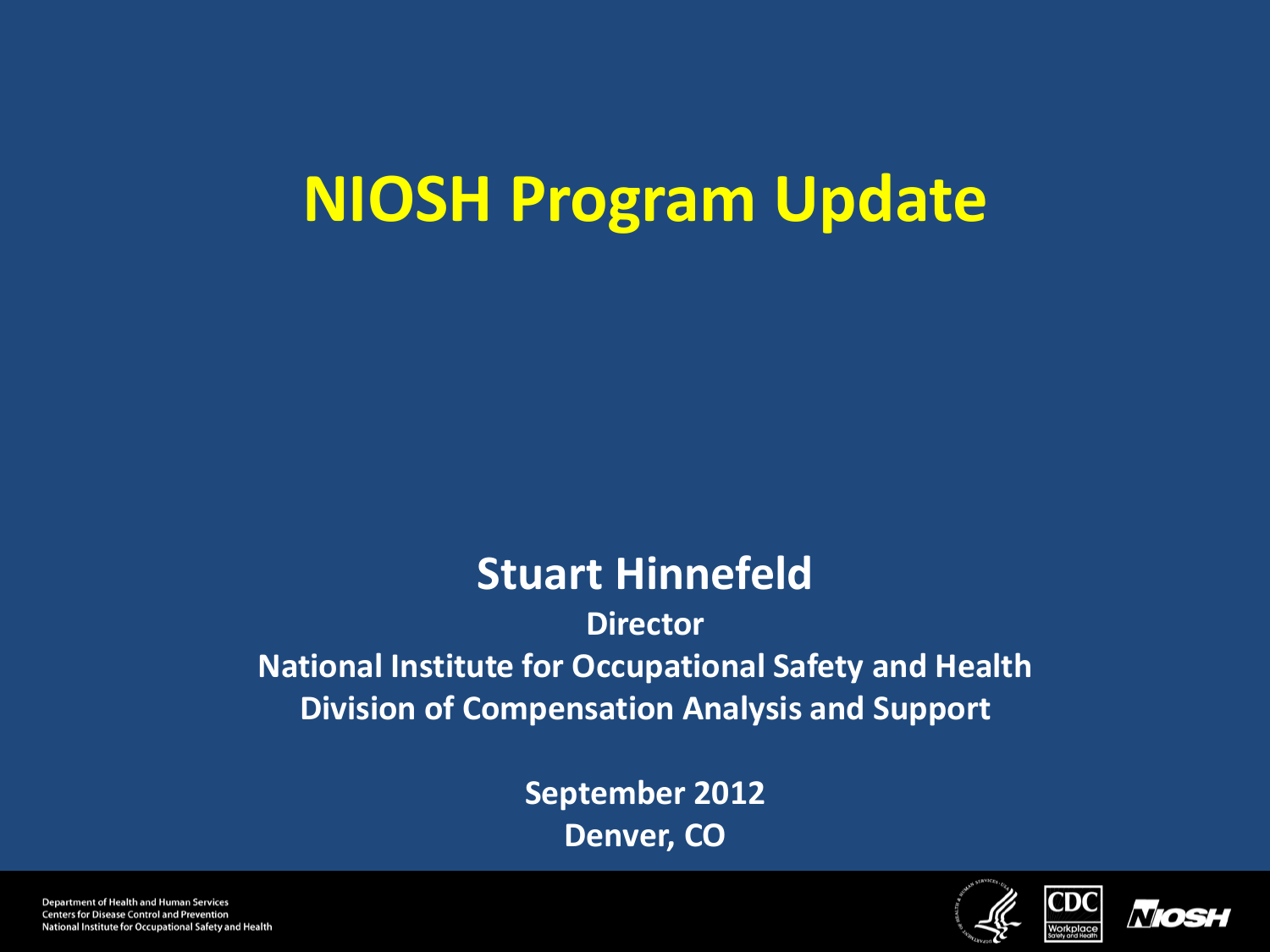## **Program News**

- **P** DCAS staff updates
	- **Personnel on detail**
	- **Dose Reconstruction Workshop for claimant advocates**
	- **Publication of NCRP Report No. 171, "Uncertainties in the Estimation of Radiation Risks and Probability of Disease Causation"**



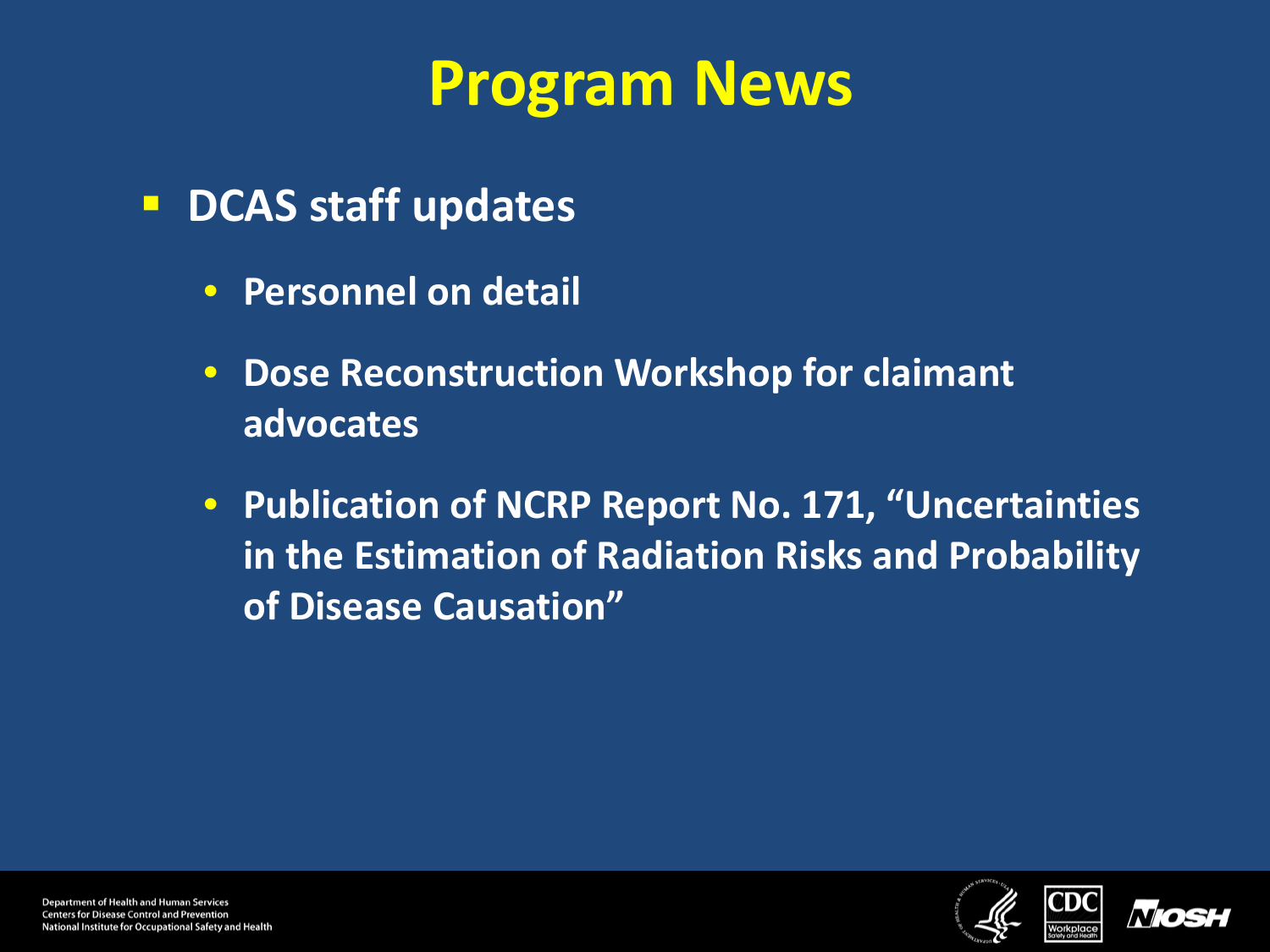### **Overall Initial Claim Information (as of August 31, 2012)**

- **37,758 cases have been referred to NIOSH for dose reconstruction**
- **35,770 (95%) cases have been returned to DOL**
	- **Cases submitted with a DR report 31,406**
	- **Cases currently pulled from DR by DOL**  1,245
	- **Cases currently pulled from DR for SEC 3,119**
- **1,316 (3%) cases remained at NIOSH for dose reconstruction**

#### **672 (2%) cases were administratively closed**

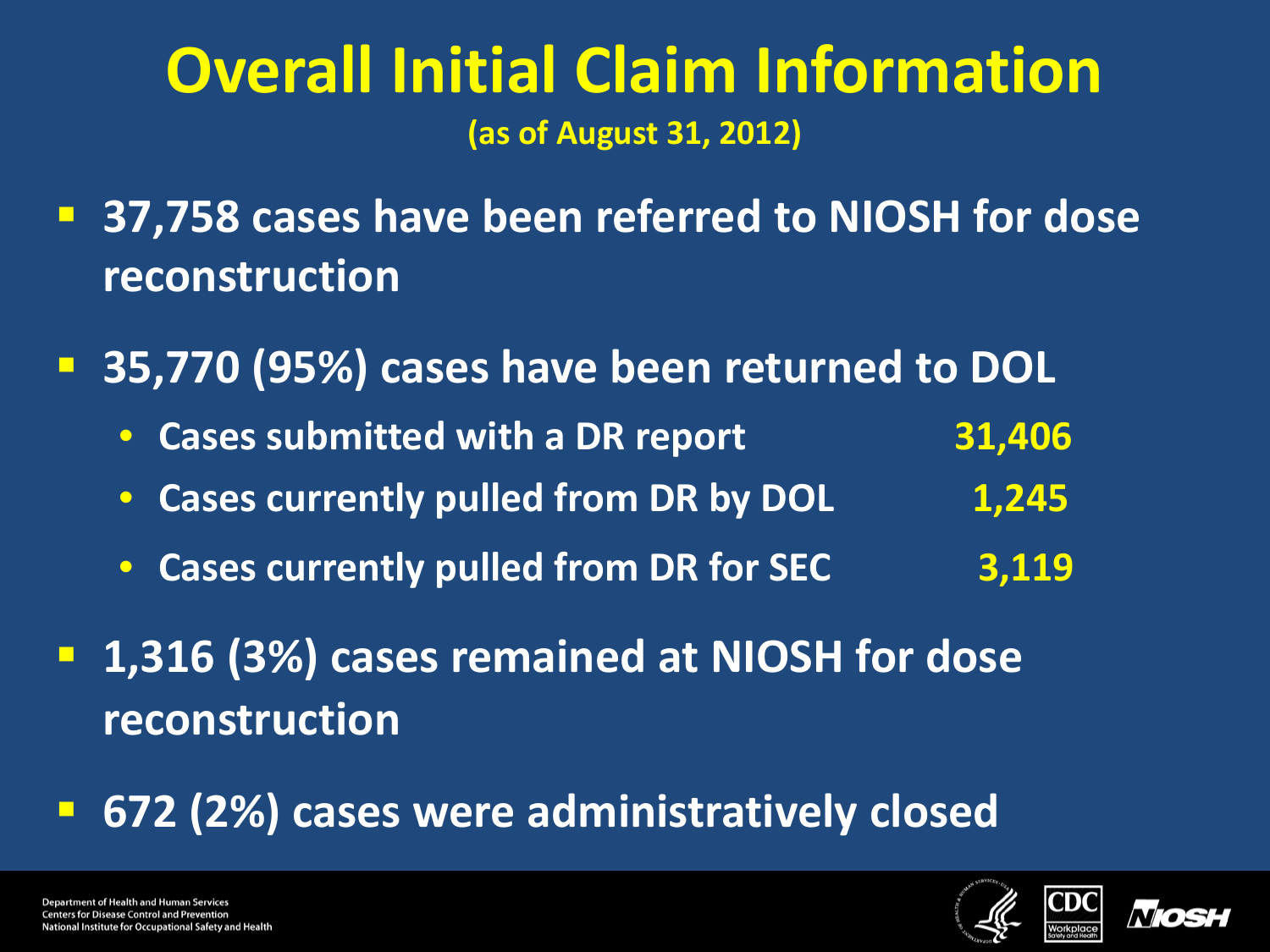#### **Overview of Active Cases (as of August 31, 2012)**

 **Of the 1,316 cases remaining at NIOSH for dose reconstruction:**

- **250 cases in the dose reconstruction process**
- **208 initial draft dose reconstruction reports in the hands of claimants, and NIOSH awaiting the return of the OCAS-1 form**
- **858 cases in development to begin the dose reconstruction**





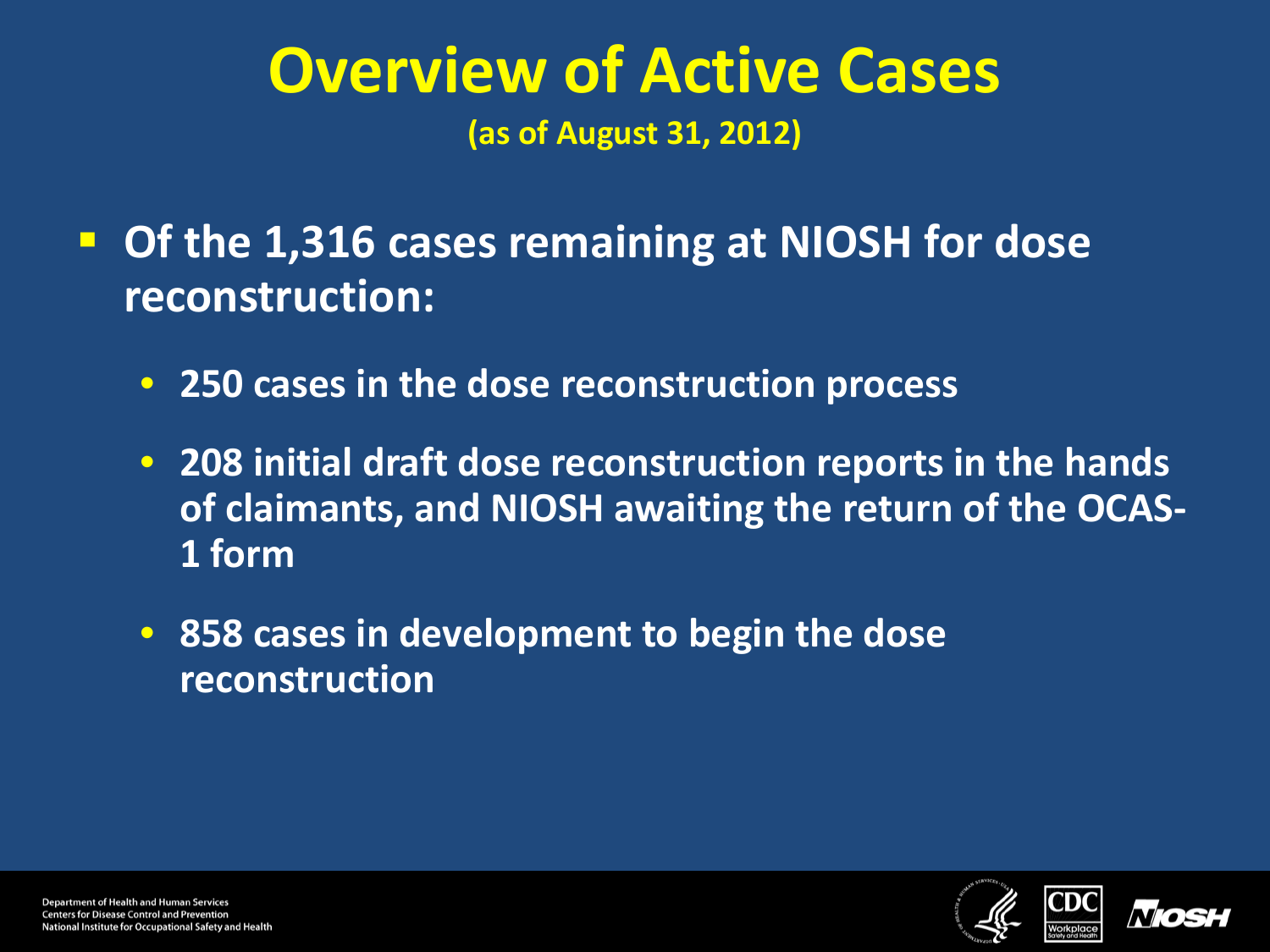# **Summary of PoCs for Completed Dose Reconstructions**

**(as of September 10, 2012)**

- **Of the 31,445 dose reconstructions sent back to DOL for final adjudication:**
	- **22,369 cases had a PoC ≥ 50%**
	- **9,076 cases had a PoC < 50%**



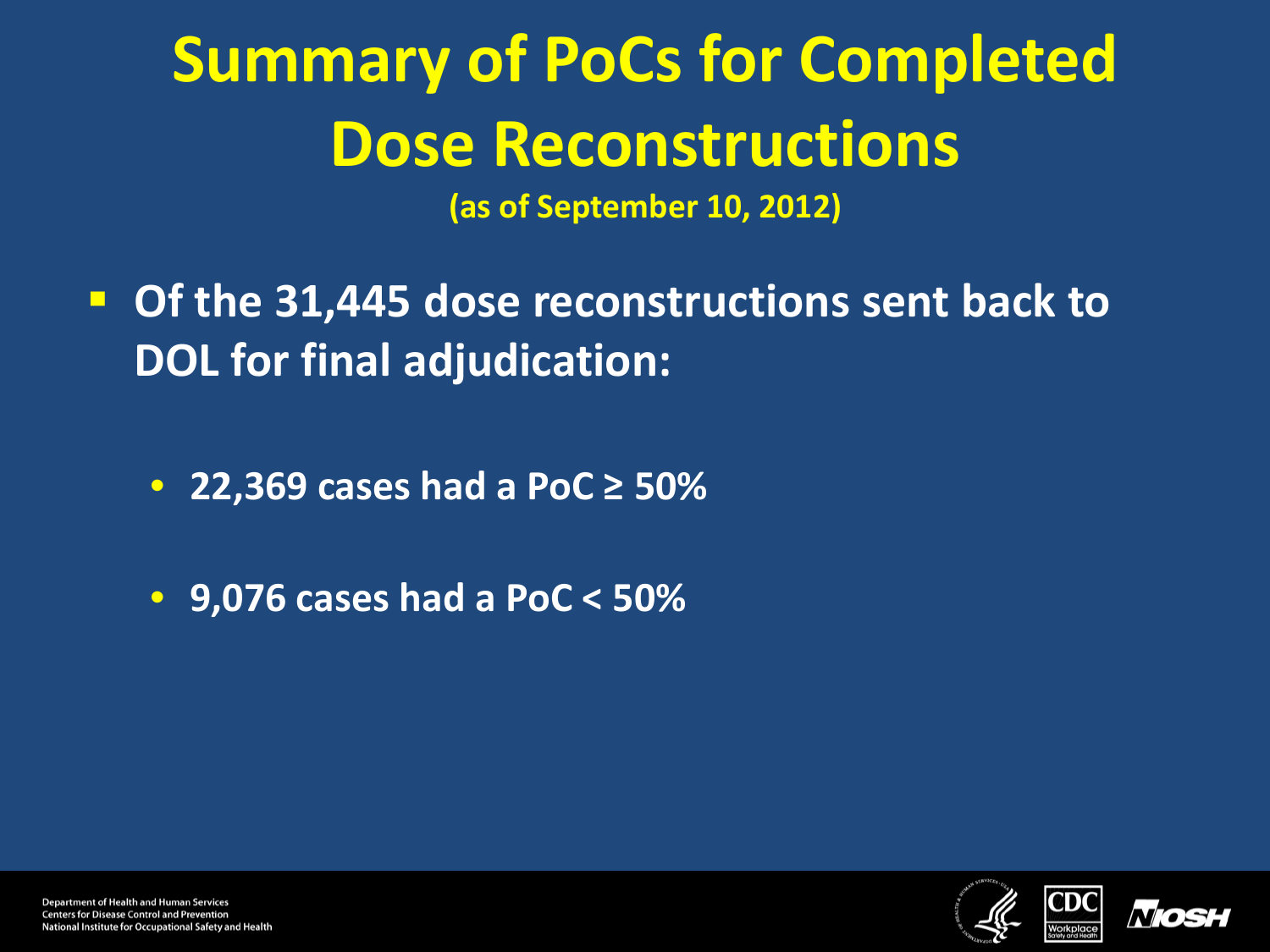# **Distribution of PoC for Cases Sent to DOL**

**(as of August 31, 2012)**





*Niosi*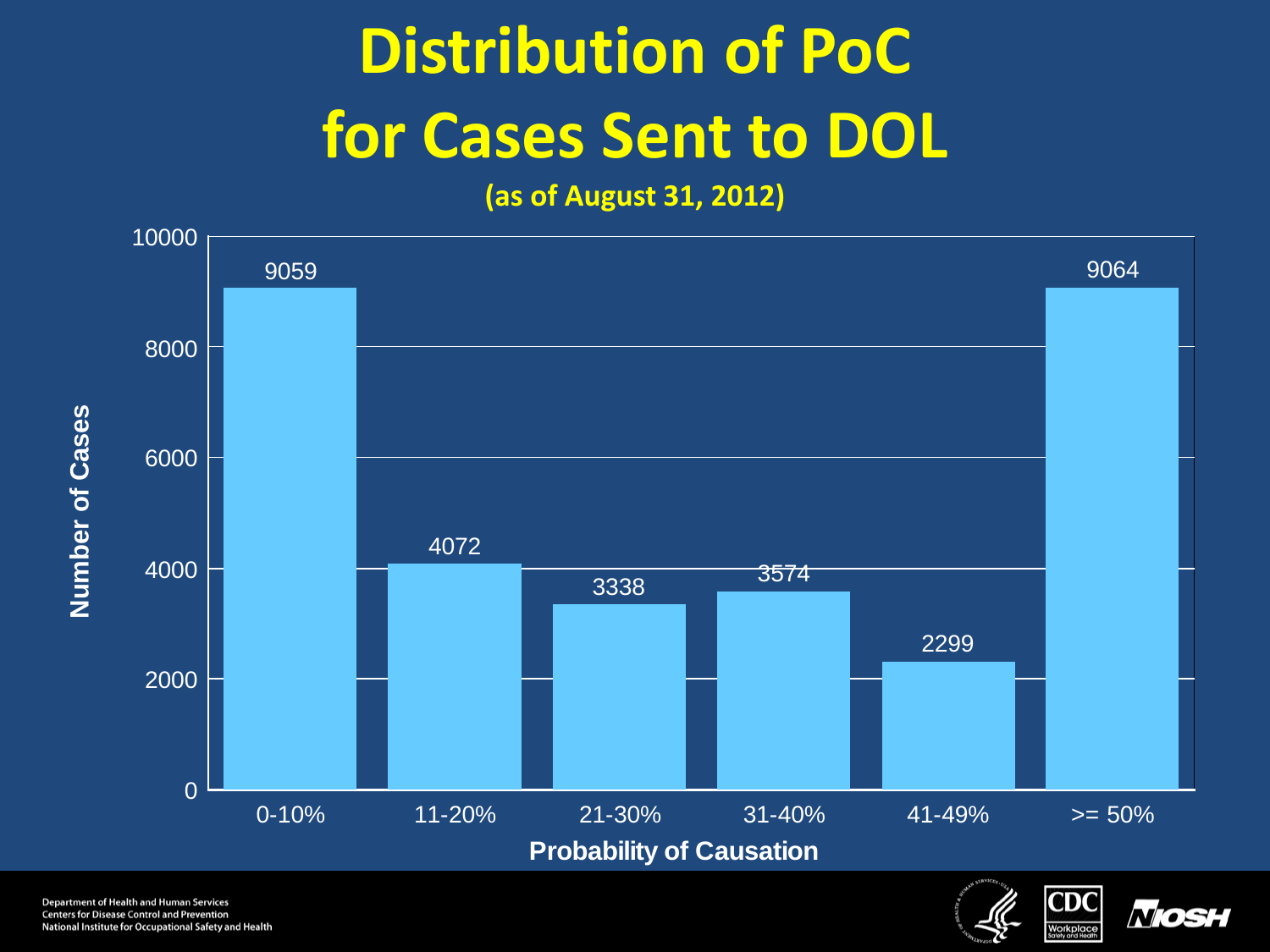## **Submittals vs. Production**

#### **(as of June 30, 2012)**



Department of Health and Human Services **Centers for Disease Control and Prevention** National Institute for Occupational Safety and Health



*Nosi*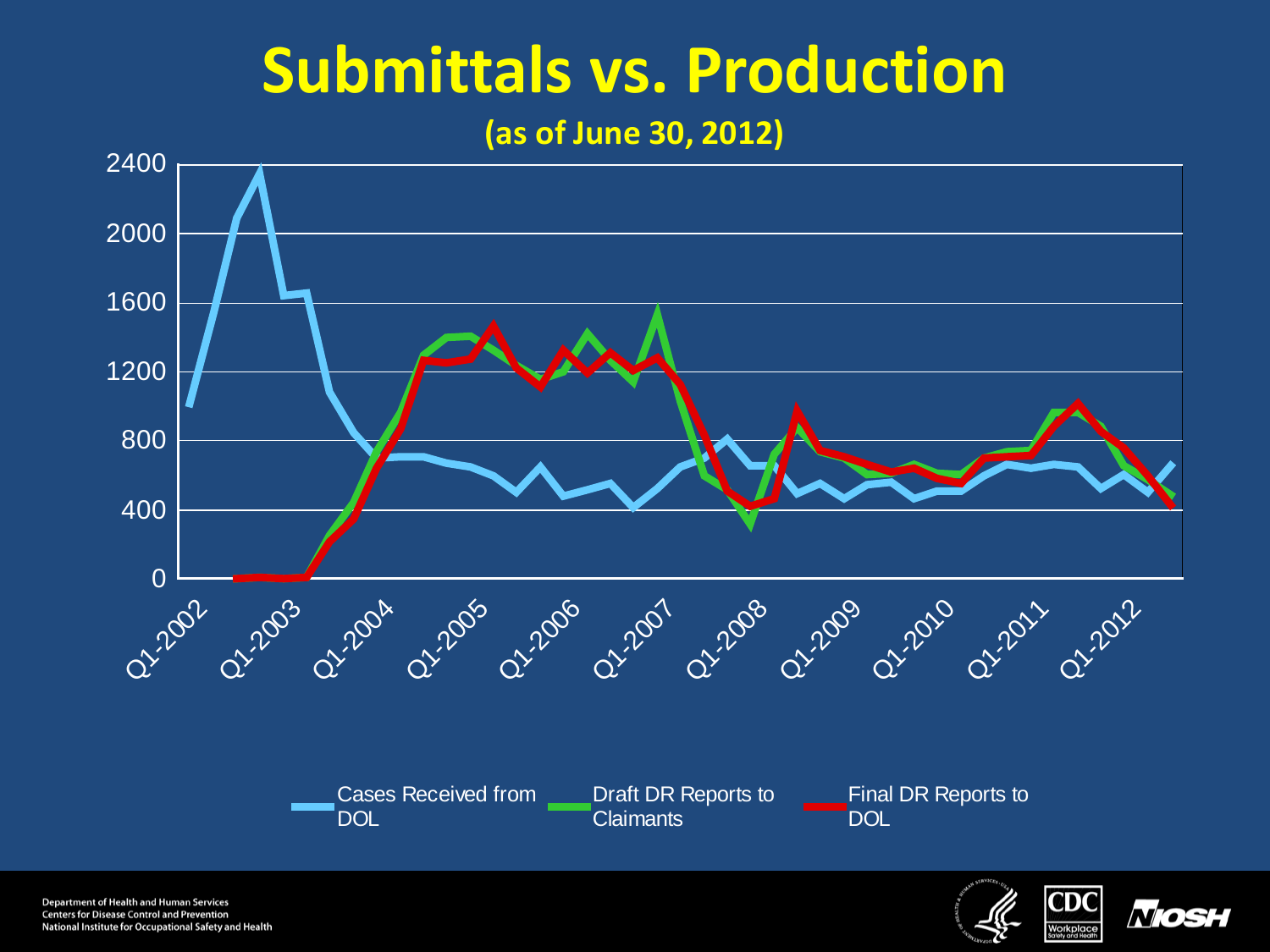# **Status of First 5,000 Claims**

**(as of August 31, 2012)** 

- **4,862 claims at DOL**
	- **276 pulled for DOL issues**
	- **379 pulled for SEC**
	- **4,207 submitted with DR**
- **119 claims at NIOSH**
	- **93 admin closed**
	- **2 DRs with claimants (DOL reworks/reinstated within past year)**
	- **16 DRs in process (DOL reworks/reinstated within past year)**
	- **8 gathering information**
- **19 claim numbers deleted**



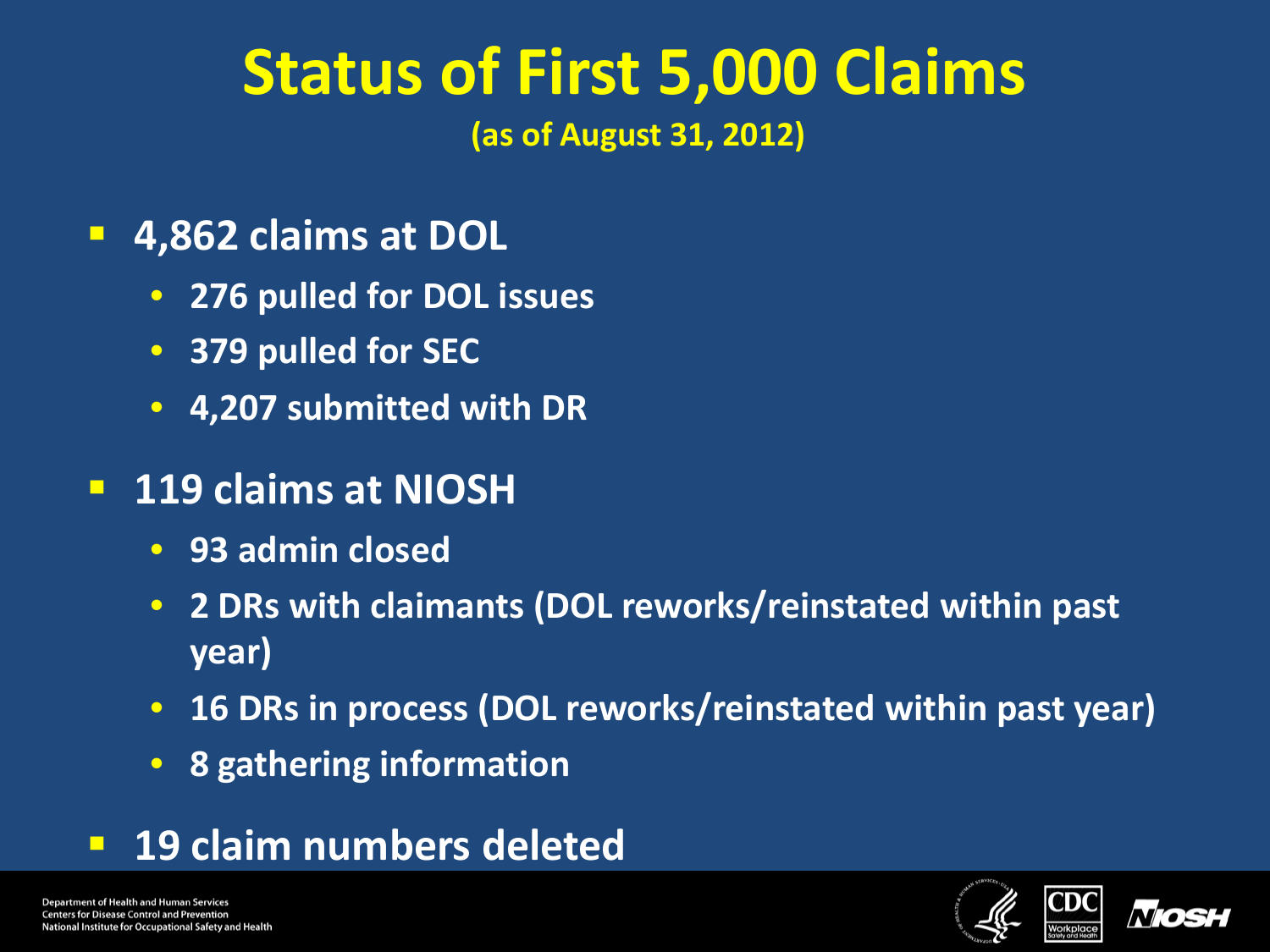## **Status of First 10,000 Claims**

**(as of August 31, 2012)** 

- **9,760 claims at DOL**
	- **451 pulled for DOL issues**
	- **1,004 pulled for SEC**
	- **8,305 submitted with DR**
- **210 claims at NIOSH**
	- **163 admin closed**
	- **5 DRs with claimants (0 initial; 5 DOL reworks within past year)**
	- **32 DRs in process (2 initial; 30 DOL reworks within past year)**
	- **10 gathering information**
- **30 claim numbers deleted**



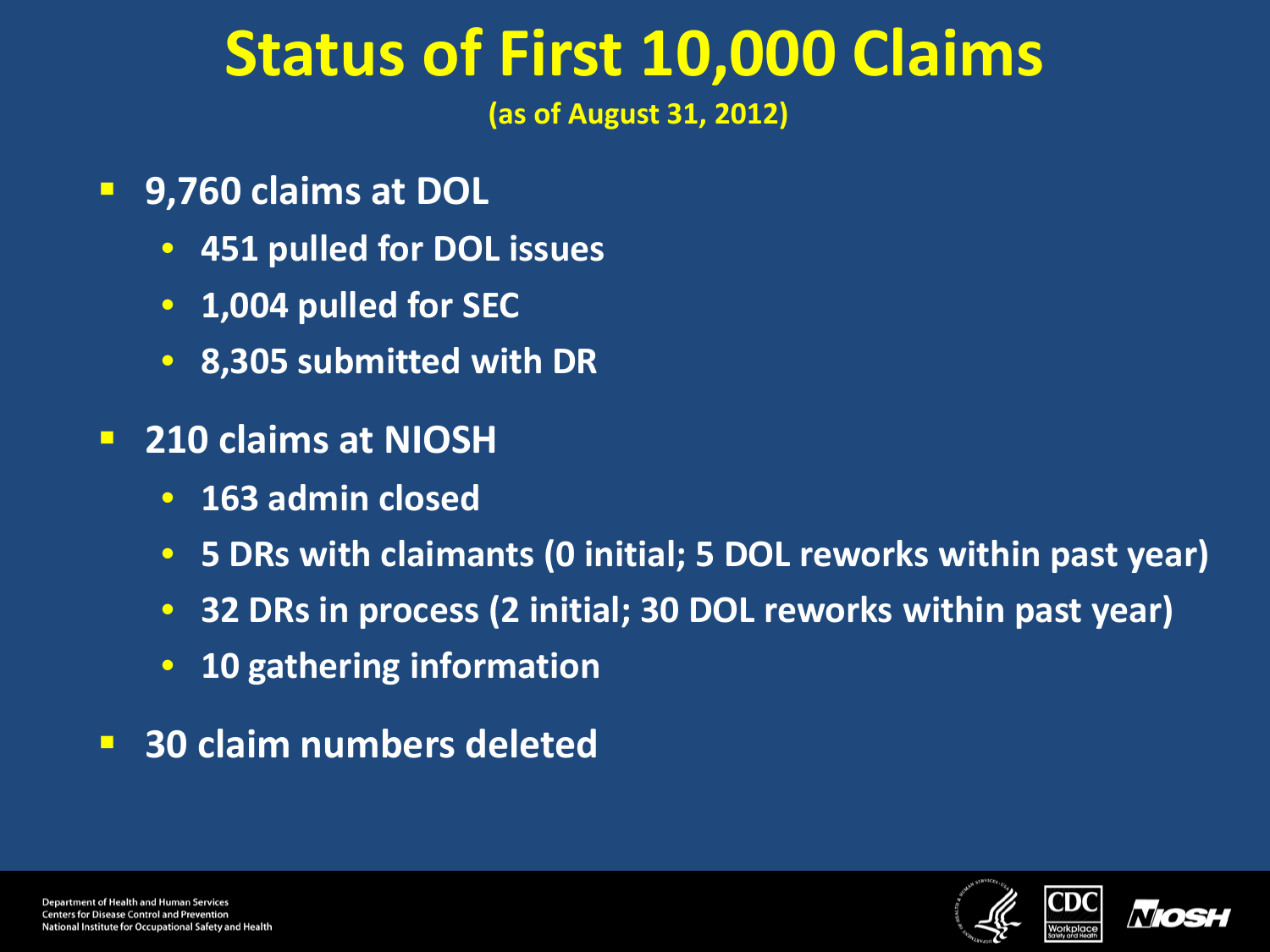## **DOE Response to Requests for Exposure Records (as of September 11, 2012)**

**Number of outstanding requests 186** 

**Dutstanding requests > 60 days** 41



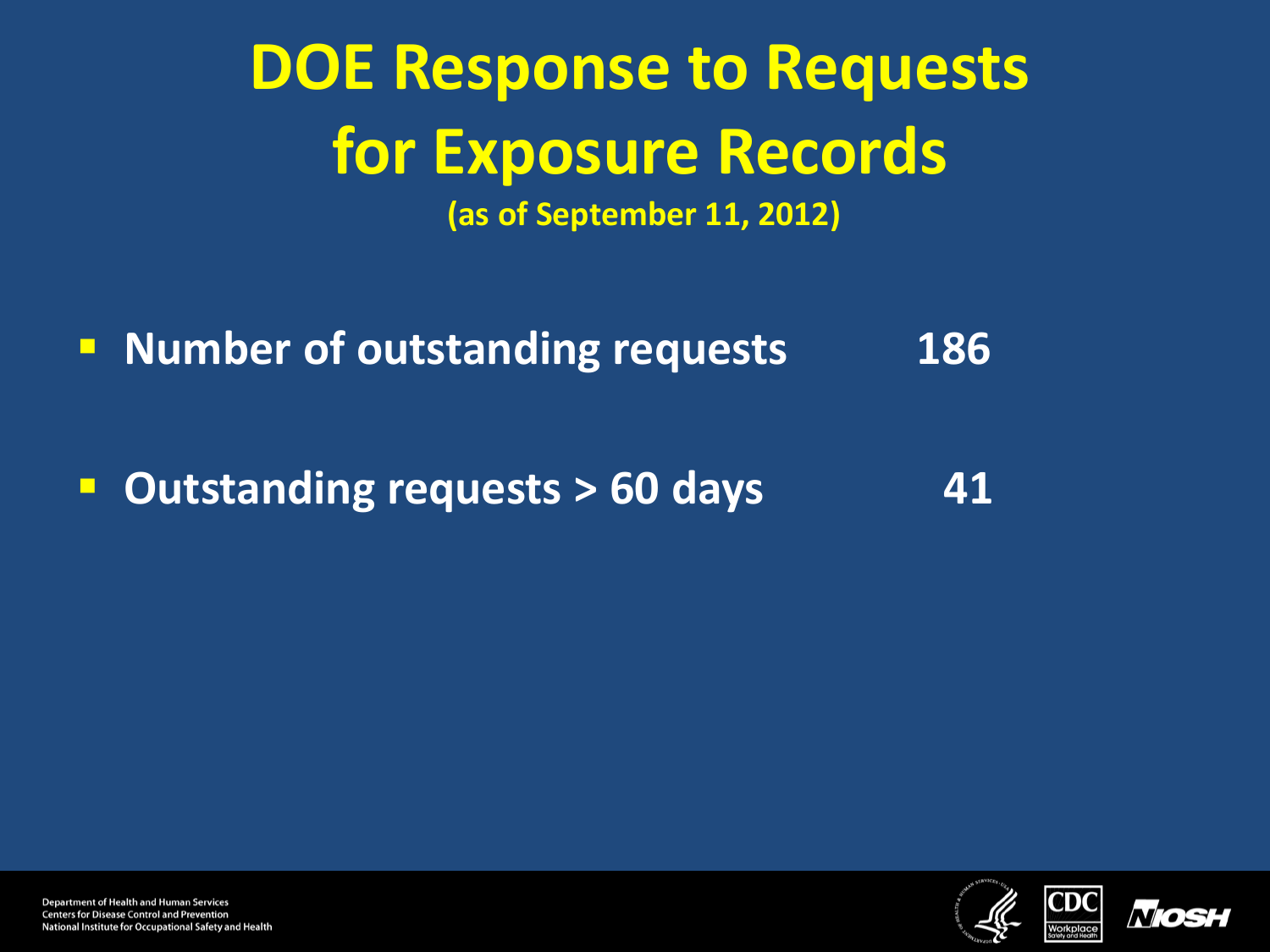# **Special Exposure Cohort Summary**

**(as of September 11, 2012)**

|        | <b>Petitions received</b>                           |            |  |
|--------|-----------------------------------------------------|------------|--|
| $\Box$ | <b>Petitions in qualification process</b>           |            |  |
|        | <b>Petitions qualified for evaluation</b>           |            |  |
|        | <b>NIOSH evaluation in progress</b><br>$\bullet$    | 4          |  |
|        | <b>NIOSH evaluation completed</b><br>$\bullet$      | <b>120</b> |  |
|        | - SEC Evaluation Reports<br>with the Advisory Board |            |  |
|        | for recommendation                                  | 8          |  |
|        |                                                     |            |  |

**Petitions not qualifying for evaluation 80**

**Note: Petitions not qualifying include five petitions received prior to the rule becoming final and Petition 34 where the site was de-listed.**